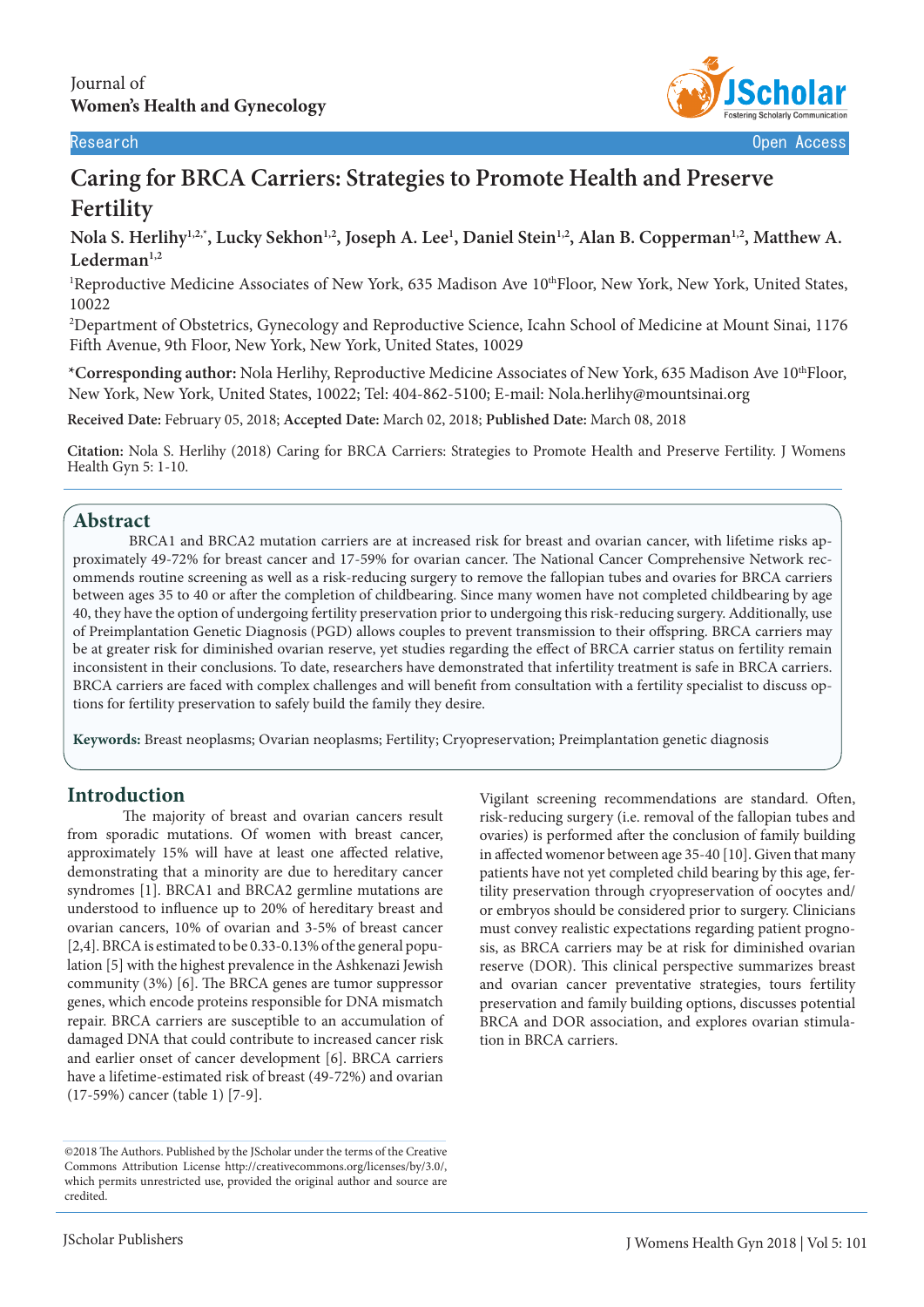|                         | Lifetime Breast<br>Cancer Risk | Lifetime Ovarian<br><b>Cancer Risk</b> |
|-------------------------|--------------------------------|----------------------------------------|
| <b>BRCA1</b>            | 57-72%                         | 40-59%                                 |
| BRCA <sub>2</sub>       | 49-69%                         | 17-18%                                 |
| General Popu-<br>lation | 12%                            | 1.4%                                   |

Table I.Risk of cancer in BRCA patients [7-9].

# **Cancer Prevention: Screening Strategies and use of Pro-**

#### **phylactic Surgery**

Current guidelines for breast cancer screening in BRCA carriers recommend clinical breast exams every 6 months and annual MRI or mammogram beginning at age 25 - or sooner - depending on the earliest age of onset in the family [11]. A combination of clinical breast exam, mammography and MRI has the highest sensitivity for detecting breast cancer [12-13].

Prophylactic surgery and chemoprevention are two ways to reduce the risk of breast cancer development. According to the National Comprehensive Cancer Network (NCCN) guidelines, women with BRCA mutations may be offered prophylactic mastectomy. Prophylactic bilateral total mastectomy has shown to reduce the rate of breast cancer by 92% and related deaths by 81% in healthy BRCA carriers [14,15]. A large prospective multi-center cohort study of 2,482 women with a known BRCA mutation demonstrated that 100% of women who underwent risk-reducing mastectomy did not develop breast cancer while 7% of those who did not have surgery developed cancer within the 35 year span of the study [16]. Although its efficacy and safety requires further research, Tamoxifen, a selective estrogen-receptor modulator (SERM), has shown to be a promising chemoprevention agent to prevent and/or treat breast cancer.

Prevention strategies for ovarian cancer are similar to those for breast cancer, including early surveillance and prophylactic surgery. NCCN guidelines advise clinicians to consider concurrent transvaginal ultrasound and CA-125 every six months beginning at age 30, or 5 to 10 years before the earliest onset of a family diagnosis of ovarian cancer [11]. However, screening appears to have limited benefit as it has not been shown to decrease mortality, especially with high-risk patients. Chemoprevention with the use of oral contraceptive pills (OCPs) is a plausible consideration, as OCPs have been shown to decrease the risk of ovarian cancer in BRCA carriers and the general population. However, the risk of ovarian cancer remains high, and BRCA carriers may for go the use of OCPs due to the potential increased risk of breast cancer [17]. Due to limited options for prevention, risk-reducing bilateral salpingo-oophorectomy (BSO) is advised at age 35-40 or after childbearing completion. A BSO reduces the risk of ovarian and primary peritoneal cancer by 80% in BRCA carriers [18]. Mounting evidence demonstrates that ovarian cancer originates in the fallopian tubes, hence, interval salpingectomy with delayed oophorectomy (ISDO) has been suggested for women wishing to delay oophorectomy [19].

Kwon et al performed a cost-benefit analysis of BSO, bilateral salpingectomy and ISDO, and found that BSO was associated with lowest cost and highest life expectancy, but ISDO yielded the highest quality-adjusted life expectancy [20]. However, the use of ISDO increases the potential for surgical complications as it requires two, separate surgical procedures. Given that the protective benefit of ISDO is still uncertain and the need for two procedures may lead to decreased compliance, the technique is not the standard of care and should only be considered for women who decline oophorectomy. Surgicallyinduced premature menopause carries its own health consequences including vasomotor symptoms and decreased sexual function as well as increased risk for cardiovascular disease and osteoporosis. BRCA carriers without a history of breast cancer should consider hormone replacement therapy (HRT) after surgery to mitigate these effects; HRT has not been associated with increased risk of breast cancer in this population [21].

#### **BRCA and Infertility**

The pathophysiologic mechanisms connecting BRCA mutations and infertility are not well understood, however a variety of links have been proposed. BRCA mutations may affect ovarian function by decreasing ovarian reserve, defined as oocyte quantity, quality, and reproductive potential [22]. BRCA1 and BRCA2 are part of the family of ataxia-telangiectasia-mutated (ATM)-mediated DNA double strand repair genes, and have critical roles in the DNA repair pathway. Inefficient repair causes DNA damage accumulation and contributes to oocyte aging, apoptosis, and depletion [23,24]. Titus et al. published findings in which BRCA1 heterozygous mutant mice produced fewer oocytes in response to ovarian stimulation and had smaller litter sizes than wild-type cohorts. Furthermore, the total primordial follicle numbers per mouse ovary were lower and a significantly higher percentage of follicles accumulated DNA damage as a result of deficient double stranded break repair [25].

BRCA mutations have been postulated to influenceoocyte rates of aneuploidy. Primarily oocytes utilize DNA repair mechanisms while undergoing homologous recombination prior to meiotic arrest. Failure to repair the double stranded DNA correctly leads to deletions, translocations, and chromosome loss [26,27]. A mouse model study demonstrated that BRCA1 is required for meiotic spindle assembly and checkpoint activation, for which any disruption could lead to aneuploidy [28]. There is limited data on the risk of embryo aneuploidy in BRCA carriers; however, one IVF study demonstrated no significant difference in the rate of aneuploidy in BRCA 1 and 2 carriers [29]. BRCA1 is further known to play a role in maintaining genome integrity and mutations are associated with reduced cell proliferation and impaired embryogenesis [23,30,31]. To date, there are no published studies comparing the incidence of embryonic aneuploidy among BRCA carriers and non-BRCA control patients undergoing IVF.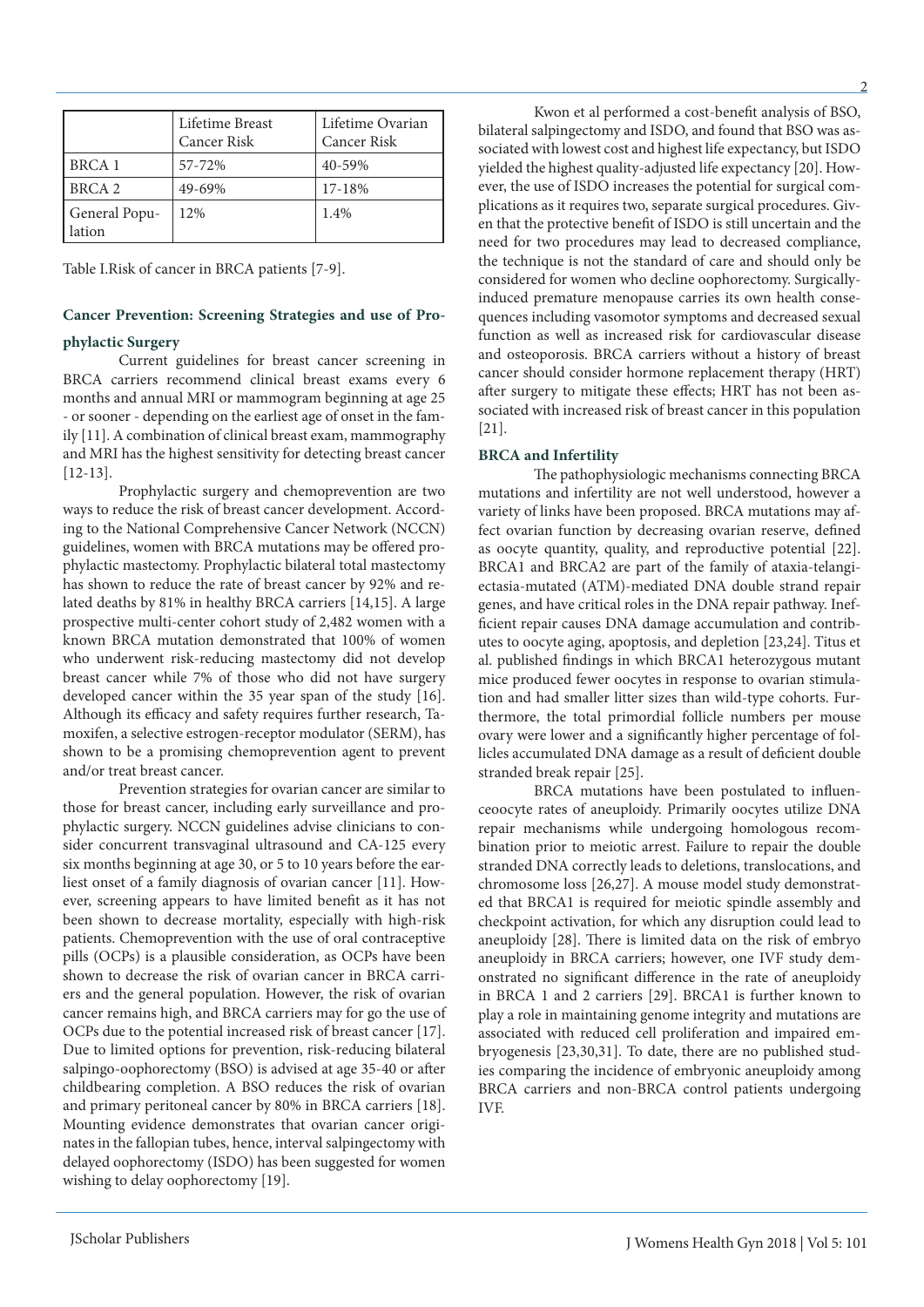#### **Diminished Ovarian Reserve in BRCA Carriers**

The literature remains inconclusive regarding the potential links between BRCA gene mutations and decreased ovarian reserve, but many studies suggest a direct relationship. Reduced parity, often observed in BRCA carriers, may reflect-DOR in these patients [32]. However, parity is not a reliable marker of ovarian reserve as it could be influenced by patient preferences for family size, apprehension for BRCA heredity, and use of risk-reducing BSO. Additionally, two studies have demonstrated early onset of natural menopause in BRCA mutation carriers. A cohort comparing 382 BRCA carriers to 765 non-carriers showed a significantly younger mean age of menopause (50 vs 53 years, p<0.001) [33]. Finch et al. similarly displayed a decrease of 2 years in menopause for BRCA1 carriers and a decrease of a year in BRCA2 carriers in a case control of 908 matched pairs [34]. Several studies examining the association between anti-Müllerian hormone (AMH) levels, a well-known marker of ovarian reserve, and BRCA carrier status show conflicting data. A small study of 41 healthy BRCA carriers failed to demonstrate a statistically significant difference in AMH levels compared to the general population [35]. Two studies have suggested that the BRCA1 mutation maybe implicated in DOR to a greater degree than the BRCA2 mutation. A study of 143 healthy reproductive-age women stratified BRCA1 and BRCA2 carriers and found, after controlling for age and BMI, that BRCA1 carriers have a significant decrease in serum AMH levels as compared to non-carriers (0.53ng/mL [95% confidence interval (CI) 0.33-0.77 ng/mL] vs. 1.05 [95% CI 0.76-1.40 ng/mL]). BRCA2 carriers showed no difference in AMH levels as compared to non-carriers [36]. Philips et al. corroborated these findings in a cross sectional study of 693 women with BRCA1 or BRCA2 without a personal history of cancer. On average, BRCA1 carriers had 25% (95% CI: 5%– 41%, P < 0.02) lower AMH concentrations than non-carriers; and BRCA2 status, once again, was shown to have no effect on AMH level [37]. However, when comparing BRCA carriers and women at high risk for hereditary breast and ovarian cancer who are BRCA negative to low risk women, Johnson et al found that BRCA2 carriers and BRCA negative women have lower AMH levels than low risk women [38].

Three studies focused on DOR and ovarian response to IVF in BRCA carriers. In a study of 12 young breast cancer patients undergoing controlled ovarian hyperstimulation with co-administration of gonadotropins and letrozole, BRCA1 carriers demonstrated significantly reduced oocyte yield compared to controls and a third of carriers had low ovarian response [39]. Low ovarian response is largely accepted as less than four oocytes at vaginal oocyte retrieval (VOR) [39]. Notably there was no significant difference in ovarian response or oocyte yield between BRCA2 carriers and non-carriers. Derks-Smeets et al confirmed these findings in a retrospective study of 38 BRCA carriers and 154 controls, with multiple linear regression analysis revealing significantly lower yield of mature oocytes in BRCA1 patients [40]. However, a larger case-controlled study of 62 BRCA mutation carriers and 62 matched controls reported similar oocyte yields at VOR (13.75 vs. 14.75) and similar rates of low ovarian response among the patient cohorts (8.06% vs. 6.45%) [41].

More recently, Lin et al made a compelling argument for diminished ovarian reserve in BRCA carriers by demonstrating lower primordial follicle densities and higher DNA doublestranded breaks in primordial follicle oocytes in ovarian tissue samples from BRCA carriers compared to age matched controls [42].

#### **Options for Fertility Preservation**

Healthy BRCA mutation carriers are faced with several factors that may influence their decisions to conceive and include:

- If, and when, to undergo risk-reducing surgery, par ticularly the removal of the fallopian tubes and ovaries
- The potential risk of diminished ovarian reserve
- Age, which plays a role in all women's fertility
- Marital status
- Desired family size
- The risk for passing on the mutation to their off spring (as high as a 50% chance)

Although adoption and the use of gametes from unaffected donors in third party reproduction are available avenues to parenthood, most BRCA carriers prefer biological offspring [43,44]. Therefore, counseling patients on their reproductive options and potential impact on well-being is crucial.

BRCA carriers have options for family building. They may try to conceive naturally and elect for genetic testing of their offspring, such as prenatal diagnosis (PND), to prevent the transmission of the BRCA mutation. Alternatively, women have the option to utilize controlled ovarian hyperstimulation (COH) followed by oocyte or embryo cryopreservation and preimplantation genetic diagnosis (PGD).With cryopreservation techniques, BRCA carriers who desire to extend their fertility can preserve it prior to undergoing risk-reducing surgery.

Given the modern improvements in cryopreservation technique, thousands of women have conceived using vitrified, thawed, fertilized, and transferred oocytes. As demonstrated by studies finding no increase in chromosomal abnormalities, birth defects, or developmental deficits in the offspring, oocytecryo preservation is considered a safe laboratory technique [45-47]. The improved efficacy of oocyte cryopreservation is further evidenced by the release of the American Society for Reproductive Medicine (ASRM) committee opinion in 2013, which states oocyte vitrification and warming "should no longer be considered experimental" [48].

Alternatively, retrieved oocytes can be fertilized and frozen as embryos. One of the advantages of freezing embryos is that they can be biopsied prior to freezing, which allows for PGD to test for the BRCA mutation and preimplantation genetic screening (PGS) to test for embryonic aneuploidy. With PGD, trophectoderm cells from embryos cultured during in vitro fertilization (IVF) are biopsied, and a genetic analysis screens embryos for the BRCA mutation. By selecting unaffected, healthy embryos, clinicians may assist patients in preventing transmission of the BRCA mutation to their offspring [49-51].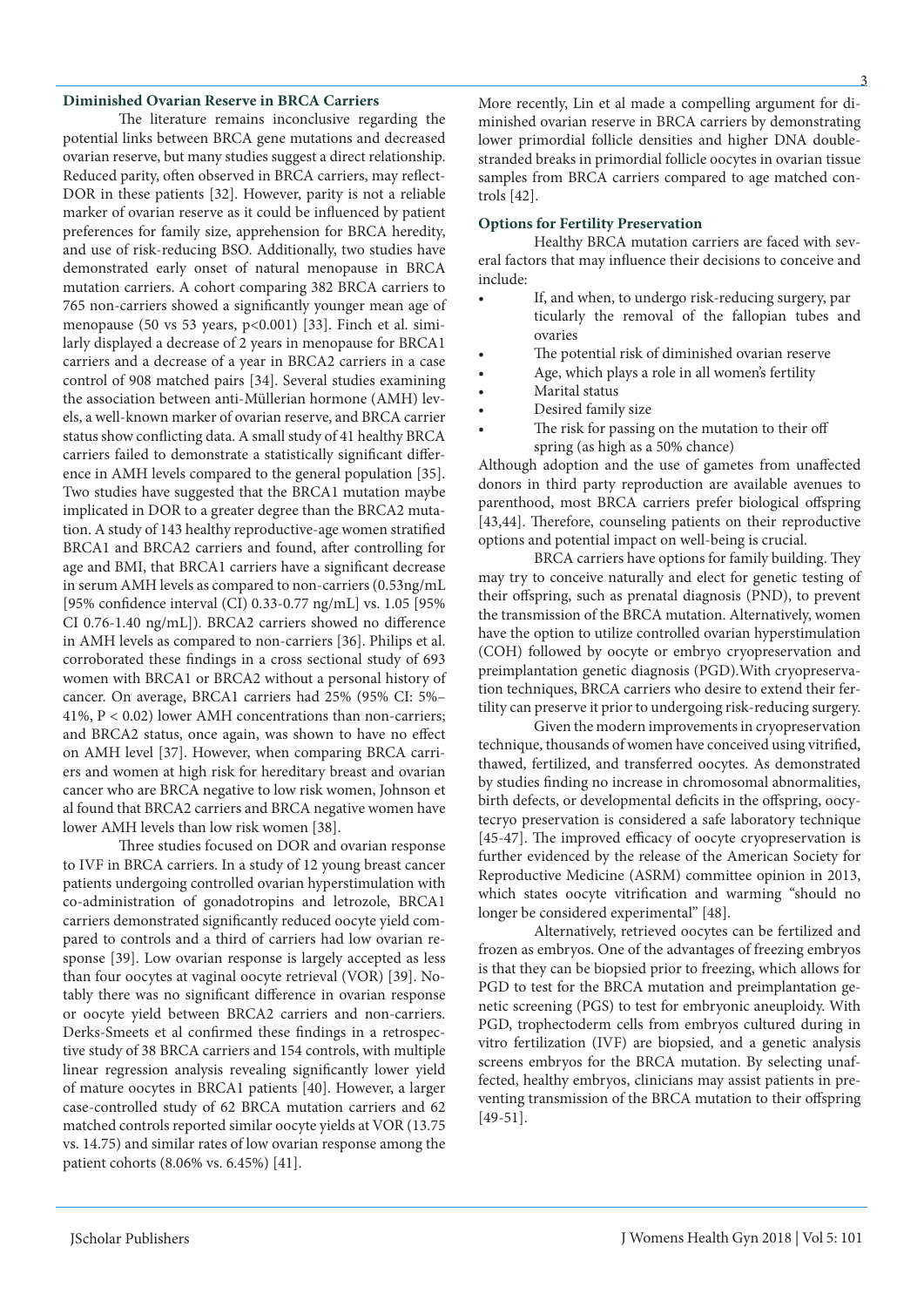Focus group data demonstrated that BRCA carriers are interested in fertility preservation but feel health care providers do a suboptimal job of discussing these options and concerns [52]. Some of these patients require greater familiarity in the reproductive clinical impact of a risk reducing BSO on subsequent fertility or the benefit of fertility preservation consultation (i.e. oocyte or embryo banking) before undergoing a risk-reducing BSO [53]. Furthermore, most of these women have voiced tremendous emotional distress and worry about passing on the mutation to their offspring [54-57]. Most couples consider termination of an affected fetus as unacceptable, and favor PGD over PND as a means of BRCA prevention [58]. The use of PGD for the detection of BRCA mutations raises potential ethical concerns and highlights the issue of parental autonomy in reproductive decision-making [59-61]. Attitudes towards PGD are mixed, but most women surveyed believe PGD should be offered as part of clinical care and the ethical concerns are outweighed by the potential benefit of rearing healthy offspring(s) [43]. A study of couples with a known BRCA mutation who used PGD cited protection of their future children from the physical and psychological effects of BRCA as their primary motivation [58]. Furthermore, decisions are dictated by patients' own experiences with disease; those with a personal history of cancer and greater severity of disease are more likely to consider using PGD [62]. Similarly, nearly half of surveyed gynecologists and gynecologic oncologists in the United States believe PGD to be "appropriate" in the detection of cancer predisposition due to BRCA [63]. Despite these findings, data continues to highlight a lack of knowledge in BRCA carriers on fertility preservation options [53,64]. Therefore, all patients determined to be a BRCA carrier would seem to benefit from a consultation with a reproductive specialist prior to undergoing medical or surgical management [65-67].

Fertility specialists can apply treatment algorithms for BRCA mutation carriers who have not yet completed childbearing based on their age, relationship status and whether they plan to utilize PGD (Figure 1 and 2). BRCA carriers have the option to undergo oocyte cryopreservation at any age, and should strongly be encouraged to consider this option if they are over the age of 35. Younger women under the age of 35, who are not yet ready to commit to having oocytes cryopreserved, may elect for annual monitoring of ovarian reserve (serum AMH level and transvaginal sonogram to assess a follicle count), with the goal of pursuing oocyte cryopreservation before any significant decline in ovarian reserve. Those with cryopreserved oocytes have the option of also undergoing PGD in the future.

BRCA carriers who plan to utilize PGD in the future to prevent transmission of BRCA to their offspring should be counseled by an IVF specialist as early as possible to maximize the number of embryos available for genetic screening and banking. Women undergoing PGD tend to also undergo aneuploidy screening simultaneously (PGS, preimplantation genetic screening, or CCS, comprehensive chromosomal screening). Aneuploidy is the leading cause of implantation failure and miscarriage after IVF [68-69].

4 The rate of aneuploidy increases with increasing maternal age, which explains why advanced-age women have lower pregnancy rates and higher miscarriage rates in an IVF cycle utilizing unscreened embryos. PGD and PGS allow for the identification of euploid, BRCA negative embryos which can be preserved through vitrification for future attempts at pregnancy. By understanding the female-age association to aneuploidy, couples committed to undergoing PGD to prevent BRCA transmission to their offspring should pursue fertility preservation treatment as early as possible to maximize euploid embryo yield. This strategy creates the most flexible plan to build a healthy family.

PGD allows for the selection and transfer of unaffected embryos. However, clinical and moral dilemmas arise when all the embryos are affected with the BRCA mutation or are indeterminate. In situations when the couple only has affected embryos, some couples may elect not to transfer, if the concern for future offspring with BRCA outweighs the desire for biological children. Others may consider transfer of only male embryos, with the knowledge that males are less likely to develop cancer as compared to females. One couple reported that the process of PGD only strengthened their desire to become parents, and elected to conceive naturally when presented with all affected embryos [58]. A case report of a patient who requested to transfer embryos of indeterminate status concluded that although this practice challenges the physician's duty to non-maleficence and social justice, transferring BRCA affected embryos was ethically permissible with adequate counseling [70]. In these circumstances, individualized care may be dictated by patient autonomy and guided by careful counseling with a geneticist and institutional ethics committees.

# **Risks of Controlled Ovarian Hyperstimulation in BRCA Carriers**

Women without a BRCA mutation are not more likely to develop breast cancer after the use of ART treatment. Zreik et al. performed a meta-analysis summarizing the results of 8 cohort and 15 case-control studies that examined the risk of breast cancer in patients taking fertility medications. They found no significant increased risk of breast cancer after taking both clomiphene citrate (RR 1.08 995% CI 0.98-1.19) and composite gonadotropins (RR 0.99 (95% CI 0.89-1.11). Furthermore, they found no significant risk of breast cancer associated with the number of completed treatment cycles (RR 1.08 (CI 0.92-1.26)) [71]. Belt-Dusebout et al. assessed the long-term risk of breast cancer after ovarian stimulation and observed that after a median follow up of 21 years, breast cancer risk in IVF-treated women was still not statistically different from that in the general population (standardized incidence ratio 1.01 [95% CI, 0.93-1.09]) [72].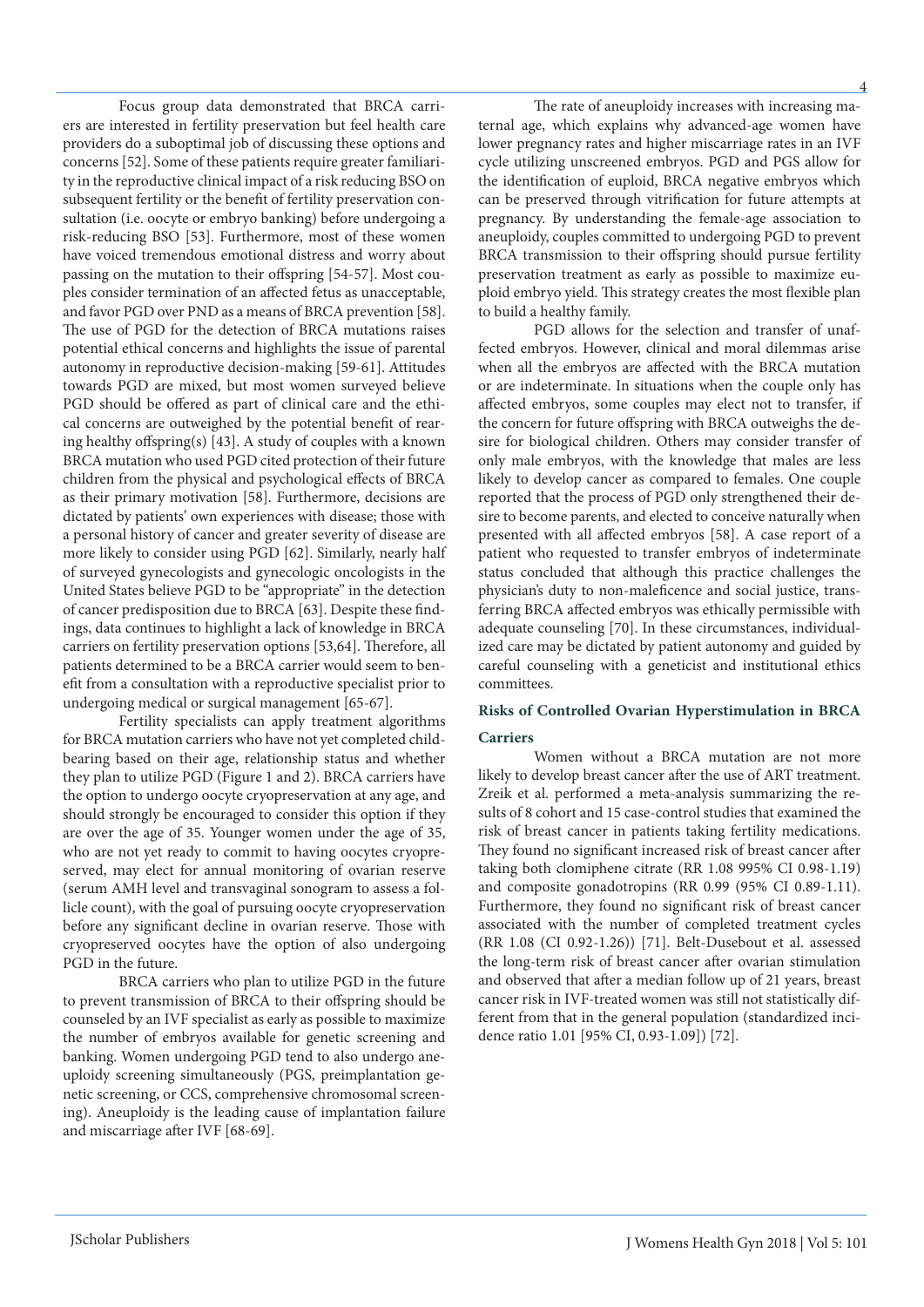

Figure 1: Options for BRCA carriers who plan to utilize PGD

This algorithm may be used to manage fertility preservation options for BRCA carriers who plan to use PGD to identify affected embryos and avoid transfer of BRCA mutation to offspring.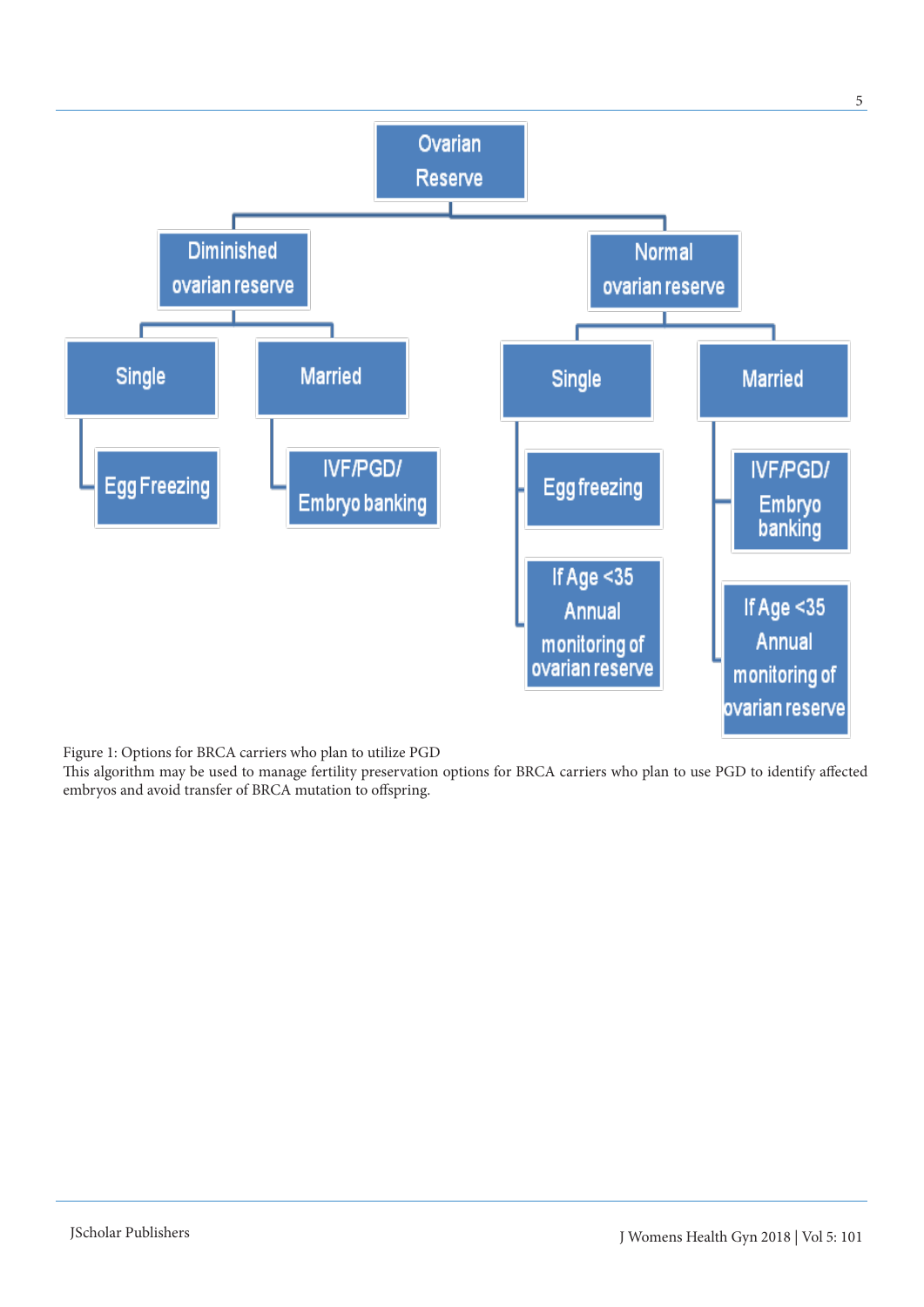

Figure 2: Options for BRCA carriers who do not plan to utilize PGD

This algorithm may be used to manage fertility preservation options for BRCA carriers who elect not to utilize PGD.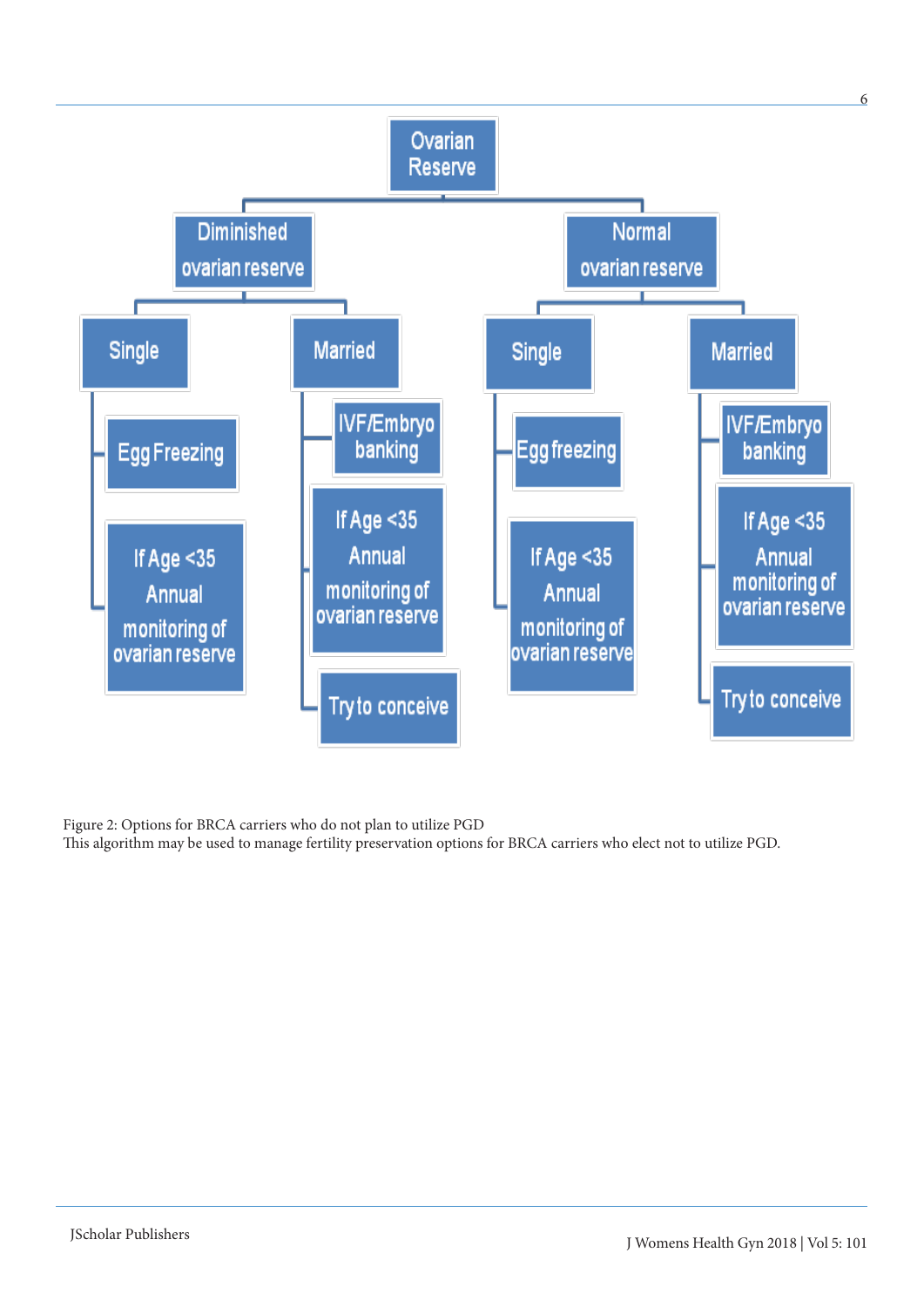BRCA carriers are predisposed to increased risk of developing breast cancer, but current literature does not demonstrate that undergoing COH further increases this risk. Kotsopoulos et al. conducted a matched case-control study of 1,380 pairs of women and found that BRCA carriers who had used fertility medications were not at increased risk of breast cancer (OR1.21, 95% CI 0.81-1.82) compared to non-users [73]. A study of 337 women with breast cancer by Kim et al. compared outcomes of patients who underwent COH with coadministration of gonadotropins and letrozole prior to breast cancer treatment compared to patients who did not undergo any fertility preservation procedure and found no increased risk of recurrence after five years of follow-up and no effect on survival outcomes of BRCA carriers [74].

Previous studies have also examined the effect of fertility treatments on subsequent ovarian cancer risk within the general population. Rizzuto et al. performed a meta-analysis including 11 case control and 14 cohort studies and reported no increased incidence of invasive ovarian cancer among women undergoing ART treatment with any fertility medication [75]. These findings agreed with an earlier cohort of over 2,400 Israeli women who were followed for >30 years after exposure to infertility medication [76]. Previous studies that reported a positive association between infertility treatment and invasive ovarian cancer were limited by small sample sizes, imprecise drug exposure information and treatment indication, and short term follow up [77-79].

The risk of ovarian cancer in BRCA carriers undergoing infertility treatment is limited to two large studies. A study of 1073 Jewish Israeli BRCA carriers, 164 of whom received infertility treatment and 909 of whom did not, demonstrated that fertility treatment regardless of type of medication used was not associated with invasive epithelial ovarian cancer risk [80]. A matched case-control study of 941 pairs of BRCA1 and BRCA2 carriers similarly showed no significant relationship, regardless of type of fertility medication, between both IVF/ IUI and ovarian cancer risk [81].

The literature does suggest that women with infertility in the general population are at higher risk of having ovarian borderline tumors. The first meta-analysis to independently assess the risk of borderline tumors comprised twelve case control studies and showed a four-fold increased risk associated with infertility treatment. These findings have been supported by numerous subsequent studies including a pooled analysis of 8 case-control studies by Ness et al. and a cohort of 19,000 IVF patients by Leeuwen et al [82-85]. Therefore, infertility diagnosed from DOR may be a sign or symptom of underlying, preexisting borderline tumors. Furthermore, the absolute risk of borderline tumors remains low as the baseline risk of borderline tumors is 0.2% in the general population. [86]. To our knowledge there are no studies specifically assessing the risk of borderline tumors in BRCA patients undergoing COH.

# **Conclusion**

BRCA carriers are at a higher risk of developing both breast and ovarian cancer, and at a young age, and therefore require vigilant screening to prevent cancer-associated morbidity and mortality. The National Cancer Comprehensive Network recommends a risk-reducing BSO between ages 35 and 40 or after the completion of childbearing. Since many women have not completed childbearing by age 40, they have the option of undergoing fertility preservation with either oocyte or embryo cryopreservation prior to undergoing this risk-reducing surgery. PGD is a modern technique that may be employed with embryo cryopreservation to assist in the selection of embryos without a BRCA mutation, which could avoid the propagation of BRCA1 and/or BRCA2 to future offspring. Many studies continue to demonstrate ART treatment to be safe in BRCA carriers. Any association to fertility and BRCA carrier status remains conflicting in the reproductive community. Some studies suggest BRCA carriers may have decreased ovarian reserve compared with the general population, an effect that may be more pronounced in carriers of the BRCA1 mutation. However, others have failed to confirm this association.

BRCA carriers are faced with complex challenges and need health care professionals to discuss not only the medical implications of their carrier status and risk-reducing options, but to also share information regarding fertility preservation and the use of PGD to prevent transmission to their offspring. It is important for BRCA carriers to know that there are ways they can safely build a family. Patients are advised to meet with a reproductive specialist as early as possible, especially since advanced maternal age remains a central concern to a patient's chance to achieve a successful pregnancy.

### **References**

1) Collaborative Group on Hormonal Factors in Breast Cancer. Familial breast cancer: collaborative reanalysis of individual data from 52 epidemiological studies including 58,209 women with breast cancer and 101,986 women without the disease. The Lancet 358:1389- 1399 (2001).

2) Risch HA, McLaughlin JR, Cole DE, Rosen B, Bradley L, Fan I, et al. (2006) Population BRCA1 and BRCA2 mutation frequencies and cancer penetrances: a kin–cohort study in Ontario, Canada. Journal of the National Cancer Institute 98:1694-1706.

3) Robson ME, Boyd J, Borgen PI, Cody HS (2001) Hereditary breast cancer. Current Problems in Surgery. 38:387-480.

4) Rubin SC, Blackwood MA, Bandera C, Behbakht K, Benjamin I, Rebbeck TR, et al. (1998) BRCA1, BRCA2, and hereditary nonpolyposis colorectal cancer gene mutations in an unselected ovarian cancer population: relationship to family history and implications for genetic testing. American Journal of Obstetrics and Gynecology 178:670-677.

5) Whittemore AS, Gong G, Itnyre J (1997) Prevalence and contribution of BRCA1 mutations in breast cancer and ovarian cancer: results from three US population-based case-control studies of ovarian cancer. American Journal of Human Genetics 60:496.

6) Roa BB, Boyd AA, Volcik K, Richards CS (1996) Ashkenazi Jewish population frequencies for common mutations in BRCA1 and BRCA2. Nature Genetics 14:185.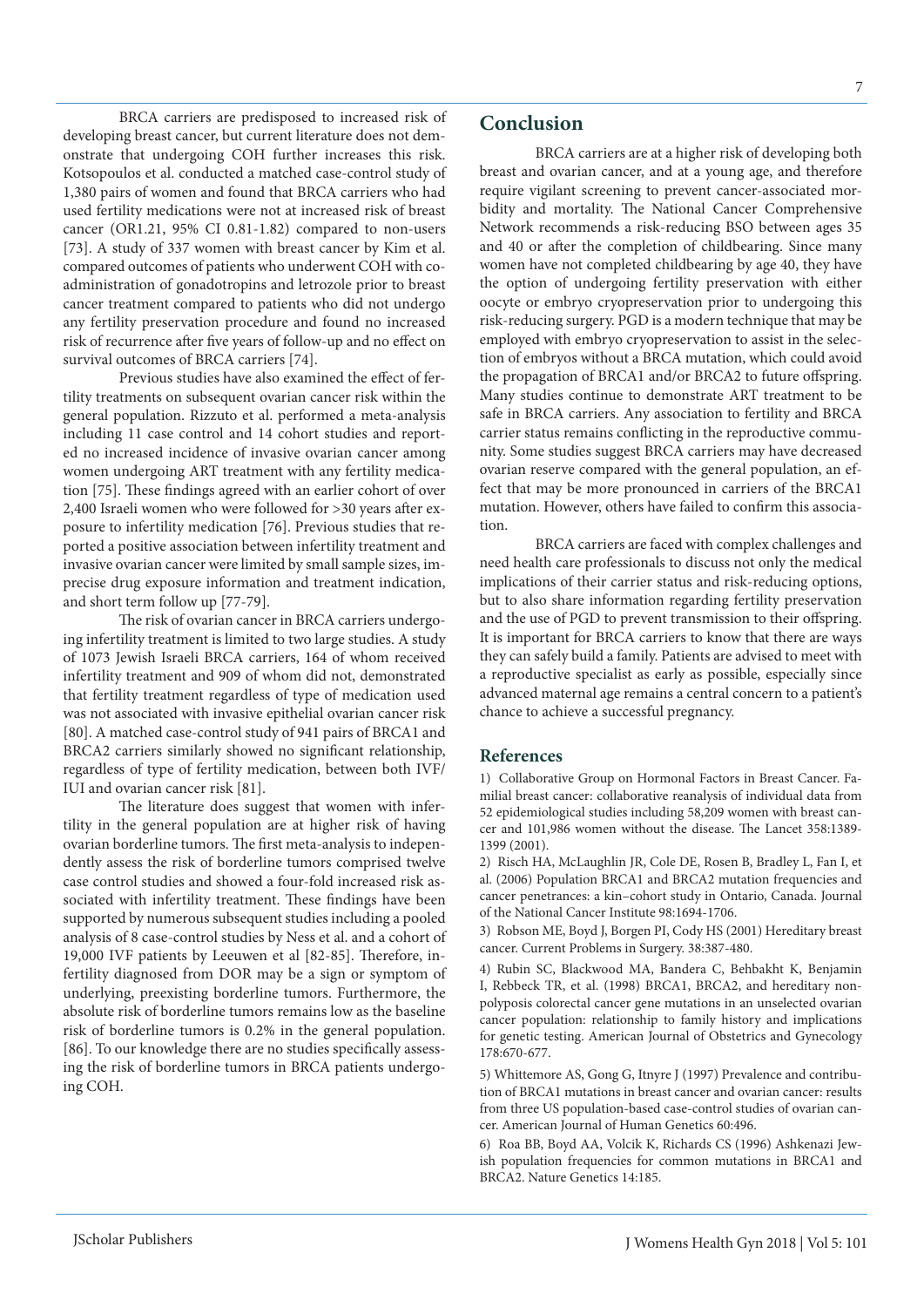7) Chen S, Parmigiani G (2007) Meta-analysis of BRCA1 and BRCA2 penetrance. Journal of Clinical Oncology 25:1329-1333.

8) Kuchenbaecker KB, Hopper JL, Barnes DR, Philips KA, MooijTM, et al. (2005) Risks of breast, ovarian, and contralateral breast cancer for BRCA1 and BRCA2 mutation carriers. JAMA 294:1925.

9) Mavaddat N, Peock S, Frost D, Ellis S, Platte R, Fineberg E, et al. (2013) Cancer risks for BRCA1 and BRCA2 mutation carriers: results from prospective analysis of EMBRACE. Journal of the National Cancer Institute 105:812-822.

10) American College of Obstetricians and Gynecologists. ACOG Practice Bulletin No. 103: Hereditary breast and ovarian cancer syndrome. Obstetrics and Gynecology 113:957 (2009).

11) National Comprehensive Cancer Network (2018) Genetic/familial high-risk assessment: breast and ovarian. NCCN clinical practice guidelines in oncology 1.

12) Warner E, Plewes DB, Hill KA, Causer PA, Zubovits JT, et al. (2004) Surveillance of BRCA1 and BRCA2 mutation carriers with magnetic resonance imaging, ultrasound, mammography, and clinical breast examination. JAMA 292:1317-1325.

13) Kriege M, Brekelmans CT, Boetes C, Besnard PE, Zonderland HM, et al. (2004) Efficacy of MRI and mammography for breastcancer screening in women with a familial or genetic predisposition. New England Journal of Medicine 351:427-437.

14) Skytte AB, Crüger D, Gerster M, Laenkholm AV, Lang C, et al. (2011) Breast cancer after bilateral risk‐reducing mastectomy. Clinical Genetics 79:431-437.

15) Nelson HD, Pappas M, Zakher B, Mitchell JP, Okinaka-Hu L, Fu R. (2014) Risk assessment, genetic counseling, and genetic testing for BRCA-related cancer in women: a systematic review to update the US Preventive Services Task Force recommendation. Annals of Internal Medicine 160:255-266.

16) Domchek SM, Friebel TM, Singer CF, Evans DG, Lynch HT, et al. (2010) Association of risk-reducing surgery in BRCA1 or BRCA2 mutation carriers with cancer risk and mortality. JAMA 304:967-975.

17) Davidson BA, Moorman PG (2014) Risk–benefit assessment of the combined oral contraceptive pill in women with a family history of female cancer. Expert opinion on drug safety 13:1375-82.

18) Finch A, Beiner M, Lubinski J, Lynch HT, Moller P, et al. (2006) Salpingo-oophorectomy and the risk of ovarian, fallopian tube, and peritoneal cancers in women with a BRCA1 or BRCA2 Mutation. JAMA 296:185-192.

19) Kindelberger DW, Lee Y, Miron A, Hirsch MS, Feltmate C, Medeiros F, et al. (2007) Intraepithelial carcinoma of the fimbria and pelvic serous carcinoma: evidence for a causal relationship. The American Journal of Surgical Pathology 31:161-169.

20) Kwon JS, Tinker A, Pansegrau G, McAlpine J, Housty M, et al. ( 2013) Prophylactic salpingectomy and delayed oophorectomy as an alternative for BRCA mutation carriers. Obstetrics & Gynecology 121:14-24.

21) Finch A, Evans G, Narod SA (2012) BRCA carriers, prophylactic salpingo-oophorectomy and menopause: clinical management considerations and recommendations. Women's Health 8:543-55.

22) Practice Committee of the American Society for Reproductive Medicine. Testing and interpreting measures of ovarian reserve: a committee opinion. Fertility and Sterility 98:1407-1415 (2012).

23) Scully R, Livingston DM (2000) In search of the tumour-suppressor functions of BRCA1 and BRCA2. Nature 408:429-432.

24) Jackson SP, Bartek J (2009) The DNA-damage response in human biology and disease. Nature 461:1071-1078.

25) Titus S, Li F, Stobezki R, Akula K, Unsal E, et al. (2013) Impairment of BRCA1-related DNA double-strand break repair leads to ovarian aging in mice and humans. Science Translational Medicine 5:172ra121-172ra121.

26) Jazayeri A, Falck J, Lukas C, Bartek J, Smith GCM, Lukas J, et al. (2006) ATM-and cell cycle-dependent regulation of ATR in response to DNA double-strand breaks. Nature Cell Biology 8:37-45.

27) Tronov VA, Loginova MJ, Kramarenko II (2008) Methylnitrosourea as challenge mutagen in assessment of the DNA mismatch repair (MMR) activity: association with some types of cancer. Russian Journal of Genetics 44:595-600.

28) Xiong B, Li S, Ai J-S, Yin S, et al. (2008) BRCA1 is required for meiotic spindle assembly and spindle assembly checkpoint activation in mouse oocytes. Biology of Reproduction 79:718-726.

29) Sekhon L, Rodriguez-Purata J, Lee J, Whitehouse M (2016) Ovarian reserve and embryonic aneuploidy rates in BRCA 1 and 2 carriers. Fertility and Sterility 106:e371.

30) d'Estaing SG, Perrin D, Lenoir GM, Guérin JF, Dante R (2005) Upregulation of the BRCA1 gene in human germ cells and in preimplantation embryos. Fertility and Sterility 84:785-788.

31) Hakem R, de la Pompa JL, Sirard C, Mo R, Woo M, et al. (1996) The tumor suppressor gene BRCA1 is required for embryonic cellular proliferation in the mouse Cell 85:1009-1023.

32) Gal I, Sadetzki S, Gershoni-Baruch R, Oberman B, Carp H, et al. (2004) Offspring gender ratio and the rate of recurrent spontaneous miscarriages in Jewish women at high risk for breast/ovarian cancer. The American Journal of Human Genetic 74:1270-1275.

33) Lin WT, Beattie M, Chen L-M, Oktay K, Crawford SL, Gold EB, et al. (2013) Comparison of age at natural menopause in BRCA1/2 mutation carriers with a non–clinic‐based sample of women in northern California. Cancer 119:1652-1659

34) Finch A, Valentini A, Greenblatt E, Lynch HT, Ghadirian P, et al. (2013) Frequency of premature menopause in women who carry a BRCA1 or BRCA2 mutation. Fertility and Sterility 99:1724-1728.

35) Michaelson-Cohen R, Mor P, Srebnik N, Beller U, Levy-Lahad E, et al. (2014) BRCA mutation carriers do not have compromised ovarian reserve. International Journal of Gynecological Cancer 24:233- 237.

36) Wang ET, Pisarska MD, Bresee C, Chen Y-DI, Lester J, Afshar Y, et al. (2014) BRCA1 germline mutations may be associated with reduced ovarian reserve. Fertility and Sterility 102:1723-1728.

37) Phillips K-A, Collins IM, Milne RL, McLachlan SA, Friedlander M, et al. (2016) Anti-Müllerian hormone serum concentrations of women with germline BRCA1 or BRCA2 mutations. Human Reproduction dew044.

38) Johnson L, Sammel MD, Domchek S, Schanne A, Prewitt M, et al. (2017) Antimüllerian hormone levels are lower in BRCA2 mutation carriers. Fertility and Sterility 107:1256-65.

39) Oktay K, Kim JY, Barad D, Babayev SN (2010) Association of BRCA1 mutations with occult primary ovarian insufficiency: a possible explanation for the link between infertility and breast/ovarian cancer risks. Journal of Clinical Oncology 28:240-244.

40) Derks-Smeets IA, van Tilborg TC, van Montfoort A, Smits L, Torrance HL, Meijer-Hoogeveen M, et al. (2017) BRCA1 mutation carriers have a lower number of mature oocytes after ovarian stimulation for IVF/PGD. Journal of Assisted Reproduction and Genetics 1-8.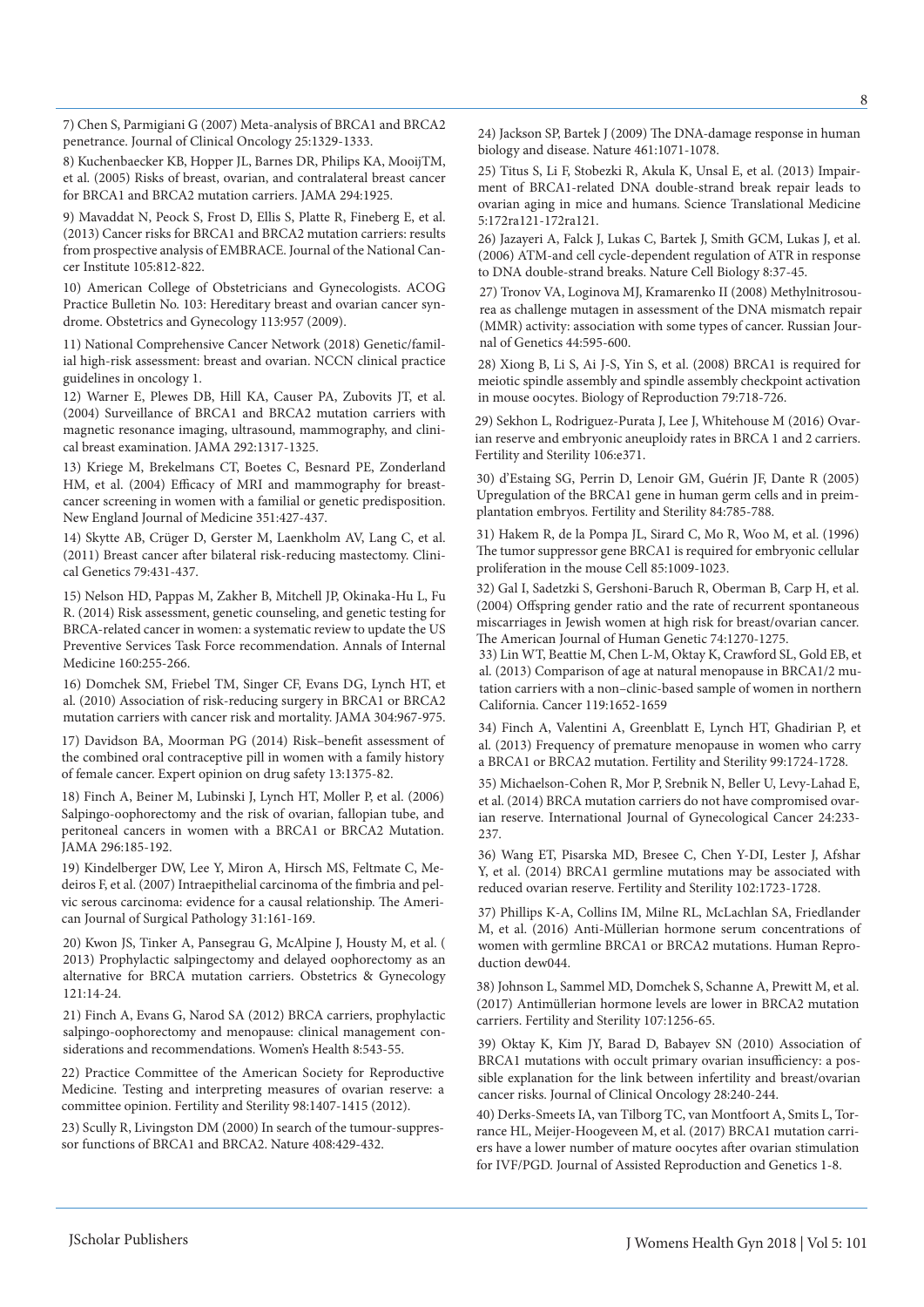41) Shapira M, Raanani H, Feldman B, Srebnik N, Dereck-Haim S, Manela D, et al. (2015) BRCA mutation carriers show normal ovarian response in in vitro fertilization cycles. Fertility and Sterility 104:1162-1167.

42) Lin W, Titus S, Moy F, Ginsburg ES, Oktay K (2017) Ovarian Aging in Women With. The Journal of Clinical Endocrinology & Metabolism 102:3839-47.

43) Ormondroyd E, Donnelly L, Moynihan C, Savona C, et al. (2012) Attitudes to reproductive genetic testing in women who had a positive BRCA test before having children: a qualitative analysis. European Journal of Human Genetics 20:4-10.

44) Schover LR (2009) Patient attitudes toward fertility preservation. Pediatric Blood &Cancer 53:281-284.

45) Practice Committee of the American Society for Reproductive Medicine, and Practice Committee of the Society for Assisted Reproductive Technology.Ovarian tissue and oocyte cryopreservation. Fertility and Sterility 90:S241-S246 (2008).

46) Oktay K, Cil AP, Bang H (2006) Efficiency of oocyte cryopreservation: a meta-analysis. Fertility and Sterility 86:70-80.

47) (2009) Practice Committee of the American Society for Reproductive Medicine. ASRM Practice Committee response to Rybak and Lieman: elective self-donation of oocytes. Fertility and Sterility 92:1513-1514.

48) Ethics Committee of the American Society for Reproductive Medicine. Fertility preservation and reproduction in patients facing gonadotoxic therapies: a committee opinion. Fertility and Sterility 100:1224-1231 (2013).

49) Wilkinson E (2012) Preimplantation genetic diagnosis for mutated BRCA genes. The Lancet Oncology 13:e331.

50) Kim SS, Klemp J, Fabian C (2011) Breast cancer and fertility preservation. Fertility and Sterility 95:1535-1543.

51) Hickey M, Peate M, Saunders C, Friedlander M (2009) Breast cancer in young women and its impact on reproductive function. Human Reproduction Update 15:323-339.

52) Quinn GP, Vadaparampil ST, Tollins S, Miree CA, Murphy D, et al. (2010) BRCA carriers' thoughts on risk management in relation to preimplantation genetic diagnosis and childbearing: when too many choices are just as difficult as none. Fertility and Sterility 94:2473-5.

53) Kim J, Skrzynia C, Mersereau JE (2015) A pilot study of BRCA mutation carriers' knowledge about the clinical impact of prophylactic-oophorectomy and views on fertility consultation: a single-center pilot study. Journal of Genetic Counseling 24:149-157.

54) Staton AD, Kurian AW, Cobb K, Mills MA, Ford JM (2008) Cancer risk reduction and reproductive concerns in female BRCA1/2 mutation carriers. Familial Cancer 7:179-186.

55) Menon U, Harper J, Sharma A, Fraser L, Burnell M, ElMasry K, et al. (2007) Views of BRCA gene mutation carriers on preimplantation genetic diagnosis as a reproductive option for hereditary breast and ovarian cancer. Human Reproduction 22:1573-1577.

56) Quinn G, Vadaparampil S, Wilson C, King L, Choi J, Miree C, et al. (2009) Attitudes of high-risk women toward preimplantation genetic diagnosis. Fertility and Sterility 91:2361-2368.

57) Strømsvik N, Råheim M, Øyen N, Gjengedal E (2009) Men in the women's world of hereditary breast and ovarian cancer—a systematic review. Familial Cancer 8:221-229.

58) Derks-Smeets IA, Gietel-Habets JJ, Tibben A, Tjan-Heijnen VC, Meijer-Hoogeveen M, et al. (2014) Decision-making on preimplantation genetic diagnosis and prenatal diagnosis: a challenge for couples with hereditary breast and ovarian cancer. Human Reproduction 29:1103-12.

59) Quinn GP, Pal T, Murphy D, Vadaparampil ST, Kumar A (2012) High-risk consumers' perceptions of preimplantation genetic diagnosis for hereditary cancers: a systematic review and meta-analysis. Genetics in medicine 14:191-200.

60) Quinn GP, Vadaparampil ST, Bower B, Friedman S, Keefe DL (2009) Decisions and ethical issues among BRCA carriers and the use of preimplantation genetic diagnosis. Minerva medica 100:371-83.

61) Quinn GP, Vadaparampil ST, King LM, Miree CA, Friedman S (2009) Conflict between values and technology: perceptions of preimplantation genetic diagnosis among women at increased risk for hereditary breast and ovarian cancer. Familial cancer 8:441-9.

62) Gietel-Habets JJ, de Die-Smulders CE, Derks-Smeets IA, Tibben A, et al. (2017) Awareness and attitude regarding reproductive options of persons carrying a BRCA mutation and their partners. Human Reproduction 32:588-97.

63) Brandt AC, Tschirgi ML, Ready KJ, Sun C, Darilek S, Hecht J, et al. (2010) Knowledge, attitudes, and clinical experience of physicians regarding preimplantation genetic diagnosis for hereditary cancer predisposition syndromes. Familial Cancer 9:479-487.

64) Chan J, Johnson L, DiGiovanni L, Voong C, Sammel MD, et al. (2015) Reproductive decision-making in patients diagnosed with BRCA mutations. Fertility and Sterility 104:e76.

65) Goodwin T, Elizabeth Oosterhuis B, Kiernan M, Hudson MM, Dahl GV (2007) Attitudes and practices of pediatric oncology providers regarding fertility issues. Pediatric Blood &Cancer 48:80-85.

66) Loren AW, Mangu PB, Beck LN, Brennan L, Magdalinski J, Partridge AH, et al. (2013) Fertility preservation for patients with cancer: American Society of Clinical Oncology clinical practice guideline update. Journal of Clinical Oncology 31:2500-2510.

67) Lee SJ, Schover LR, Partridge AH, Patrizio P, Wallace WH, Hagerty K, et al. (2006) American Society of Clinical Oncology recommendations on fertility preservation in cancer patients. Journal of Clinical Oncology 24:2917-2931.

68) Treff NR, Scott RT Jr. (2013) Four-hour quantitative real-time polymerase chain reaction-based comprehensive chromosome screening and accumulating evidence of accuracy, safety, predictive value, and clinical evidence. Fertility and Sterility 99:1049-53.

69) Werner M, Reh A, Grifo J, Perle MA (2012) Characteristics of chromosomal abnormalities diagnosed after spontaneous abortions in an infertile population. Journal of Assisted Reproduction and Genetics 29:817-820.

70) Insogna IG, Ginsburg E (2016) Transferring embryos with indeterminate PGD results: the ethical implications. Fertility Research and Practice 2:2.

71) Zreik TG, Mazloom A, Chen Y, Vannucci M, Pinnix CC, Fulton S, et al. (2010) Fertility drugs and the risk of breast cancer: a metaanalysis and review. Breast Cancer Research and Treatment 124:13-26 72) van den Belt-Dusebout AW, Spaan M, Lambalk CB, Kortman M, Laven JSE, et al. (2016) Ovarian stimulation for in vitro fertilization and long-term risk of breast cancer. JAMA 316:300-312

73) Kotsopoulos J, Librach CL, Lubinski J, Gronwald J, Kim-Sing C, Ghadirian P, et al. (2008) Infertility, treatment of infertility, and the risk of breast cancer among women with BRCA1 and BRCA2 mutations: a case–control study. Cancer Causes & Control 19:1111-1119.

74) Kim J, Turan V, Oktay k (2016) Long-term safety of letrozole and gonadotropin stimulation for fertility preservation in women with breast cancer.The Journal of Clinical Endocrinology & Metabolism. 101:1364-1371.